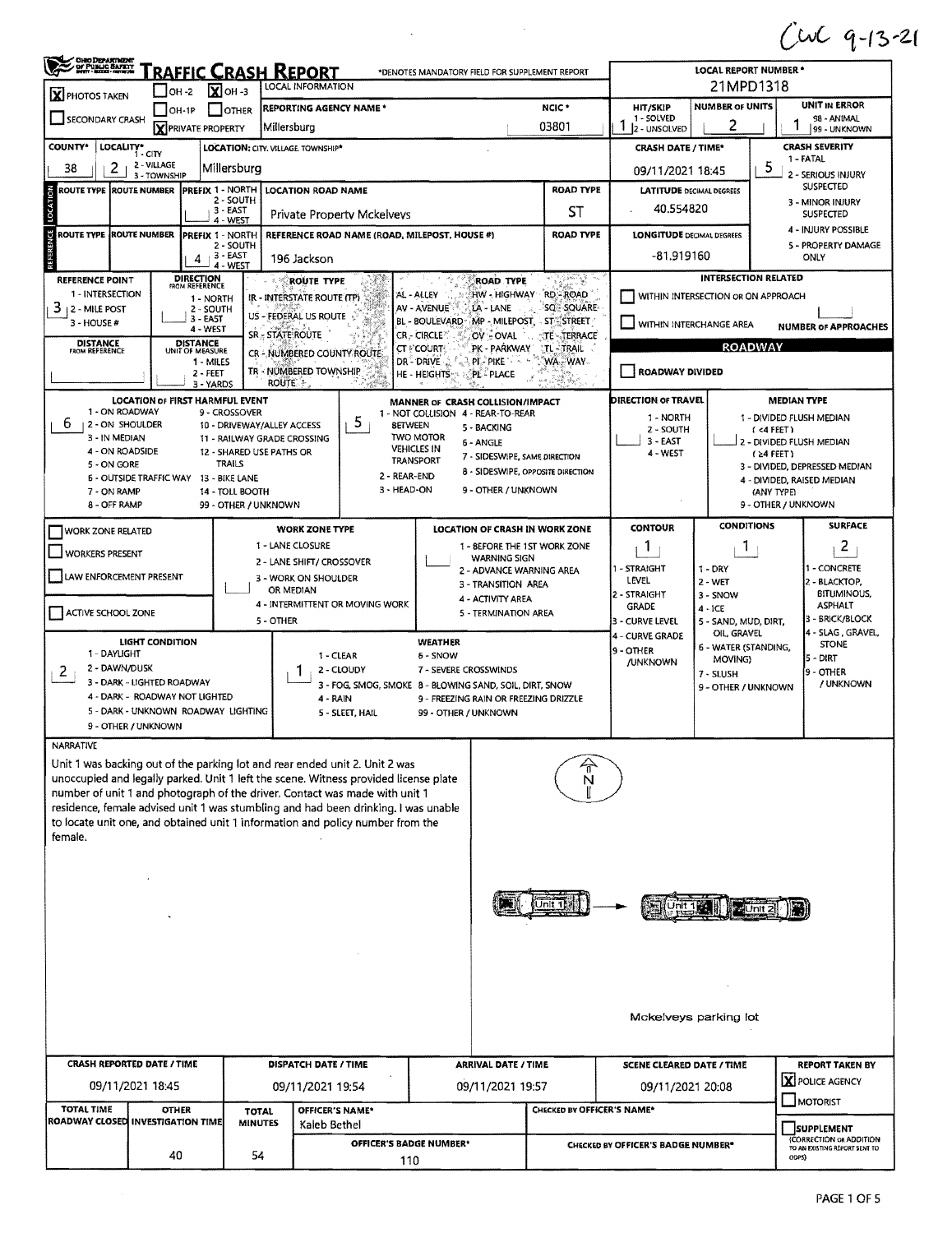|                            | <b>OHO DEPARTMENT</b><br>OF PUBLIC SAMETY                                                        |                                                           |                                                                                            |                                                         |                                               |                                                      |                                       | <b>LOCAL REPORT NUMBER</b>                                             |
|----------------------------|--------------------------------------------------------------------------------------------------|-----------------------------------------------------------|--------------------------------------------------------------------------------------------|---------------------------------------------------------|-----------------------------------------------|------------------------------------------------------|---------------------------------------|------------------------------------------------------------------------|
|                            |                                                                                                  |                                                           |                                                                                            |                                                         |                                               |                                                      |                                       | 21MPD1318                                                              |
| UNIT#                      | OWNER NAME: LAST, FIRST, MIDDLE (CI SAME AS DRIVER)                                              |                                                           |                                                                                            |                                                         |                                               | OWNER PHONE:INCLUDE AREA CODE (C) SAME AS DRIVER)    |                                       | DAMAGE                                                                 |
|                            | CONWAY, RAWN, D                                                                                  |                                                           |                                                                                            |                                                         | 220-473-9180                                  |                                                      |                                       | <b>DAMAGE SCALE</b>                                                    |
|                            | OWNER ADDRESS: STREET, CITY, STATE, ZIP( C) SAME AS DRIVER)                                      |                                                           |                                                                                            |                                                         |                                               |                                                      | 1 - NONE<br>2 - MINOR DAMAGE          | 3 - FUNCTIONAL DAMAGE<br>4 - DISABLING DAMAGE                          |
|                            | 146 S MAD ANTHONY, MILLERSBURG, OH, 44654<br>COMMERCIAL CARRIER: NAME, ADDRESS, CITY, STATE, ZIP |                                                           |                                                                                            |                                                         |                                               |                                                      |                                       | 9 - UNKNOWN                                                            |
|                            |                                                                                                  |                                                           |                                                                                            |                                                         |                                               | COMMERCIAL CARRIER PHONE: INCLUDE AREA CODE          |                                       | <b>DAMAGED AREA(S)</b>                                                 |
|                            | LP STATE   LICENSE PLATE #                                                                       |                                                           | <b>VEHICLE IDENTIFICATION #</b>                                                            |                                                         | <b>VEHICLE YEAR</b>                           | <b>VEHICLE MAKE</b>                                  |                                       | INDICATE ALL THAT APPLY                                                |
| OН                         | <b>JCN1442</b>                                                                                   |                                                           | 5N1AN08W66C560364                                                                          |                                                         | 2006                                          | <b>NISSAN</b>                                        |                                       |                                                                        |
| <b>X</b> INSURANCE         | <b>INSURANCE COMPANY</b>                                                                         |                                                           | <b>INSURANCE POLICY #</b>                                                                  |                                                         | COLOR                                         | <b>VEHICLE MODEL</b>                                 |                                       |                                                                        |
|                            | <b>ALLSTATE</b>                                                                                  |                                                           | 992836034                                                                                  |                                                         | RED                                           | <b>XTERRA</b>                                        |                                       |                                                                        |
|                            | <b>TYPE OF USE</b>                                                                               | IN EMERGENCY                                              | US DOT #                                                                                   |                                                         | TOWED BY: COMPANY NAME                        |                                                      |                                       |                                                                        |
| COMMERCIAL                 | GOVERNMENT                                                                                       | <b>RESPONSE</b><br># OCCUPANTS                            | VEHICLE WEIGHT GVWR/GCWR                                                                   |                                                         |                                               | <b>HAZARDOUS MATERIAL</b>                            |                                       |                                                                        |
| <b>INTERLOCK</b><br>DEVICE | X HIT/SKIP UNIT                                                                                  |                                                           | $1 - 510K$ LBS.<br>2 - 10.001 - 26K LBS.                                                   |                                                         | MATERIAL<br>CLASS #<br>RELEASED               | PLACARD ID#                                          |                                       |                                                                        |
| <b>EQUIPPED</b>            |                                                                                                  | 0                                                         | 3 - > 26K LBS.                                                                             |                                                         | PLACARD                                       |                                                      |                                       |                                                                        |
|                            | 1 - PASSENGER CAR<br>2 - PASSENGER VAN                                                           | 6 - VAN (9-15 SEATS)<br>7 - MOTORCYCLE 2-WHEELED          | 12 - GOLF CART<br>13 - SNOWMOBILE                                                          | 18 - LIMO (LIVERY VEHICLE)<br>19 - 8US (16+ PASSENGERS) |                                               | 23 - PEDESTRIAN/SKATER<br>24 - WHEELCHAIR (ANY TYPE) |                                       |                                                                        |
|                            | (MINIVAN)                                                                                        | 8 - MOTORCYCLE 3-WHEELED                                  | 14 - SINGLE UNIT                                                                           | 20 - OTHER VEHICLE                                      |                                               | 25 - OTHER NON-MOTORIST                              |                                       |                                                                        |
|                            | UNIT TYPE 3 - SPORT UTILITY<br><b>VEHICLE</b>                                                    | 9 - AUTOCYCLE<br>10 - MOPED OR MOTORIZED                  | TRUCK<br>15 - SEMI-TRACTOR                                                                 | 21 - HEAVY EQUIPMENT                                    |                                               | 26 - BICYCLE                                         |                                       |                                                                        |
|                            | 4 - PICK UP                                                                                      | <b>BICYCLE</b>                                            | 16 - FARM EQUIPMENT                                                                        | 22 - ANIMAL WITH RIDER OR                               | ANIMAL-DRAWN VEHICLE                          | 27 - TRAIN<br>99 - UNKNOWN OR HIT/SKIP               |                                       |                                                                        |
|                            | S - CARGO VAN<br>(ATV/UTV)                                                                       | 11 - ALL TERRAIN VEHICLE                                  | 17 - MOTORHOME                                                                             |                                                         |                                               |                                                      |                                       |                                                                        |
|                            | # OF TRAILING UNITS                                                                              |                                                           |                                                                                            |                                                         |                                               |                                                      |                                       |                                                                        |
|                            | WAS VEHICLE OPERATING IN AUTONOMOUS<br>MODE WHEN CRASH OCCURRED?                                 |                                                           | 0 - NO AUTOMATION                                                                          |                                                         | 3 - CONDITIONAL AUTOMATION 9 - UNKNOWN        |                                                      |                                       |                                                                        |
| $\angle$                   |                                                                                                  | 0                                                         | 1 - DRIVER ASSISTANCE                                                                      |                                                         | 4 - HIGH AUTOMATION                           |                                                      |                                       |                                                                        |
|                            |                                                                                                  | <b>MODE LEVEL</b>                                         | 1 - YES 2 - NO 9 - OTHER / UNKNOWN AUTONOMOUS 2 - PARTIAL AUTOMATION 5 - FULL AUTOMATION   |                                                         |                                               |                                                      |                                       |                                                                        |
|                            | 1 - NONE                                                                                         | 6 - BUS - CHARTER/TOUR                                    | 11 - FIRE                                                                                  | 16 - FARM                                               |                                               | 21 - MAIL CARRIER                                    |                                       |                                                                        |
|                            | 2 - TAXI<br>3 - ELECTRONIC RIDE                                                                  | 7 - BUS - INTERCITY<br>8 - BUS - SHUTTLE                  | 12 - MILITARY<br>13 - POLICE                                                               |                                                         | 17 - MOWING<br>18 - SNOW REMOVAL              | 99 - OTHER / UNKNOWN                                 |                                       |                                                                        |
| <b>SPECIAL</b>             | SHARING                                                                                          | 9 - BUS - OTHER                                           | 14 - PUBLIC UTILITY                                                                        |                                                         | 19 - TOWING                                   |                                                      |                                       |                                                                        |
| <b>FUNCTION</b>            | 4 - SCHOOL TRANSPORT<br>S - BUS - TRANSIT/COMMUTER                                               | 10 - AMBULANCE                                            | 15 - CONSTRUCTION EQUIP.                                                                   |                                                         | 20 - SAFETY SERVICE<br>PATROL                 |                                                      |                                       | 12<br>12                                                               |
|                            | 1 - NO CARGO 8ODY TYPE                                                                           | 4 - LOGGING                                               | 7 - GRAIN/CHIPS/GRAVEL                                                                     | 11 - DUMP                                               |                                               | 99 - OTHER / UNKNOWN                                 |                                       |                                                                        |
|                            | / NOT APPLICABLE                                                                                 | 5 - INTERMODAL                                            | <b>8 - POLE</b>                                                                            |                                                         | 12 - CONCRETE MIXER                           |                                                      |                                       |                                                                        |
| CARGO<br><b>BODY</b>       | 2 - BUS<br>3 - VEHICLE TOWING                                                                    | <b>CONTAINER CHASSIS</b><br>6 - CARGOVAN                  | 9 - CARGO TANK                                                                             |                                                         | 13 - AUTO TRANSPORTER                         |                                                      |                                       | 9 H.T.N<br>9                                                           |
| <b>TYPE</b>                | ANOTHER MOTOR VEHICLE                                                                            | /ENCLOSED BOX                                             | 10 - FLAT BED                                                                              |                                                         | 14 - GARBAGE/REFUSE                           |                                                      |                                       |                                                                        |
|                            | 1 - TURN SIGNALS<br>2 - HEAD LAMPS                                                               | 4 - BRAKES<br>5 - STEERING                                | 7 - WORN OR SLICK TIRES<br>8 - TRAILER EQUIPMENT                                           |                                                         | 9 - MOTOR TROUBLE<br>10 - DISABLED FROM PRIOR | 99 - OTHER / UNKNOWN                                 |                                       |                                                                        |
| <b>VEHICLE</b><br>DEFECTS  | 3 - TAIL LAMPS                                                                                   | <b>6 - TIRE BLOWOUT</b>                                   | DEFECTIVE                                                                                  |                                                         | <b>ACCIDENT</b>                               |                                                      |                                       |                                                                        |
|                            |                                                                                                  |                                                           |                                                                                            |                                                         |                                               |                                                      | $\Box$ - NO DAMAGE[0]                 | U-UNDERCARRIAGE [14]                                                   |
|                            | 1 - INTERSECTION -<br>MARKED CROSSWALK                                                           | 4 - MIDBLOCK -<br>MARKED CROSSWALK                        | 7 - SHOULDER/ROADSIDE<br>8 - SIDEWALK                                                      |                                                         | 10 - DRIVEWAY ACCESS<br>11 - SHARED USE PATHS | 99 - OTHER / UNKNOWN                                 | $\Box$ -TOP[13]                       | $\Box$ - ALL AREAS [ 15 ]                                              |
| NDN-<br>MOTORIST           | 2 - INTERSECTION -<br>UNMARKED CROSSWALK                                                         | S - TRAVEL LANE -<br>OTHER LOCATION                       | 9 - MEDIAN/CROSSING                                                                        |                                                         | OR TRAILS                                     |                                                      |                                       | $\Box$ - UNIT NOT AT SCENE [ 16 ]                                      |
| LOCATION                   | 3 - INTERSECTION - OTHER                                                                         | 6 - BICYCLE LANE                                          | <b>ISLAND</b>                                                                              |                                                         | 12 - FIRST RESPONDER<br>AT INCIDENT SCENE     |                                                      |                                       |                                                                        |
|                            | 1 - NON-CONTACT                                                                                  | 1 - STRAIGHT AHEAD<br>2 - BACKING                         | 9 - LEAVING TRAFFIC<br>LANE                                                                |                                                         | 15 - WALKING, RUNNING,<br>JOGGING, PLAYING    | 21 - STANDING OUTSIDE<br>DISABLED VEHICLE            |                                       | <b>INITIAL POINT OF CONTACT</b>                                        |
| 3                          | 2 - NON-COLLISION                                                                                | 3 - CHANGING LANES                                        | 10 - PARKED                                                                                |                                                         | 16 - WORKING                                  | 99 - OTHER / UNKNOWN                                 | 0 - NO DAMAGE                         | 14 - UNDERCARRIAGE                                                     |
| <b>ACTION</b>              | 3 - STRIKING                                                                                     | 4 - OVERTAKING/PASSING<br>PRE-CRASH S - MAKING RIGHT TURN | 11 - SLOWING OR STOPPED<br>IN TRAFFIC                                                      |                                                         | 17 - PUSHING VEHICLE<br>18 - APPROACHING OR   |                                                      | 7.                                    | 1-12 - REFER TO UNIT 15 - VEHICLE NOT AT SCENE<br>DIAGRAM              |
|                            | 4 - STRUCK<br>5 - 80TH STRIKING                                                                  | <b>ACTIONS 6 - MAKING LEFT TURN</b><br>7 - MAKING U-TURN  | 12 - DRIVERLESS                                                                            |                                                         | LEAVING VEHICLE<br>19 - STANDING              |                                                      | 13 - TOP                              | 99 - UNKNOWN                                                           |
|                            | & STRUCK                                                                                         | <b>B-ENTERING TRAFFIC</b>                                 | 13 - NEGOTIATING A CURVE<br>14 - ENTERING OR CROSSING                                      |                                                         | 20 - OTHER NON-MOTORIST                       |                                                      |                                       |                                                                        |
|                            | 9 - OTHER / UNKNOWN<br>1 - NONE                                                                  | LANE                                                      | SPECIFIED LOCATION<br>8 - FOLLOWING TOO CLOSE 13 - IMPROPER START FROM                     |                                                         | 18 - OPERATING DEFECTIVE                      | 23 - OPENING DOOR INTO                               |                                       | TRAFFIC                                                                |
|                            | 2 - FAILURE TO YIELD                                                                             | /ACDA                                                     | A PARKED POSITION                                                                          |                                                         | EQUIPMENT                                     | ROADWAY                                              | <b>TRAFFICWAY FLOW</b><br>1 - ONE-WAY | <b>TRAFFIC CONTROL</b><br>1 - ROUNDABOUT 4 - STOP SIGN                 |
| 12                         | 3 - RAN RED LIGHT<br>4 - RAN STOP SIGN                                                           | 9 - IMPROPER LANE<br>CHANGE                               | 14 - STOPPED OR PARKED<br><b>ILLEGALLY</b>                                                 |                                                         | 19 - LOAD SHIFTING<br>/FALLING/SPILLING       | 99 - OTHER IMPROPER<br><b>ACTION</b>                 | 2 - TWO-WAY                           | 2 - SIGNAL<br><b>S - YIELD SIGN</b><br>6                               |
|                            | 5 - UNSAFE SPEED<br>CONTRIBUTING 6 - IMPROPER TURN                                               | 10 - IMPROPER PASSING<br>11 - DROVE OFF ROAD              | 15 - SWERVING TO AVOID<br>16 - WRONG WAY                                                   |                                                         | 20 - IMPROPER CROSSING                        |                                                      | 2                                     | 3 - FLASHER<br><b>6 - NO CONTROL</b>                                   |
|                            | CIRCUMSTANCES 7 - LEFT OF CENTER                                                                 | 12 - IMPROPER BACKING                                     | 17 - VISION OBSTRUCTION                                                                    |                                                         | 21 - LYING IN ROADWAY<br>22 - NOT DISCERNIBLE |                                                      | # OF THROUGH LANES                    | <b>RAIL GRADE CROSSING</b>                                             |
| <b>SEQUENCE OF EVENTS</b>  |                                                                                                  |                                                           |                                                                                            |                                                         |                                               |                                                      | ON ROAD                               | 1 - NOT INVLOVED                                                       |
|                            |                                                                                                  |                                                           | - - - EVENTS                                                                               |                                                         |                                               | <b>Speed Art</b>                                     | $\mathbf{2}$                          | 2 - INVOLVED-ACTIVE CROSSING<br>3 - INVOLVED-PASSIVE CROSSING          |
| 21                         | 1 - OVERTURN/ROLLOVER<br>2 - FIRE/EXPLOSION                                                      | 7 - SEPARATION OF UNITS<br>8 - RAN OFF ROAD RIGHT         | 12 - DOWNHILL RUNAWAY 19 - ANIMAL -OTHER<br>13 - OTHER NON-COLLISION 20 - MOTOR VEHICLE IN |                                                         |                                               | 23 - STRUCK BY FALLING,<br>SHIFTING CARGO OR         |                                       |                                                                        |
|                            | 3 - IMMERSION                                                                                    | 9 - RAN OFF ROAD LEFT                                     | 14 - PEDESTRIAN                                                                            |                                                         | TRANSPORT                                     | ANYTHING SET IN<br><b>MOTION BY A MOTOR</b>          |                                       | UNIT / NON-MOTORIST DIRECTION                                          |
| 21                         | 4 - JACKKNIFE<br>5 - CARGO / EQUIPMENT                                                           | 10 - CROSS MEDIAN<br>11 - CROSS CENTERLINE -              | 15 - PEDALCYCLE<br>16 - RAILWAY VEHICLE                                                    |                                                         | 21 - PARKED MOTOR<br><b>VEHICLE</b>           | VEHICLE<br>24 - OTHER MOVABLE                        |                                       | <b>5 - NORTHEAST</b><br>1 - NORTH<br>2 - SOUTH<br><b>6 - NORTHWEST</b> |
|                            | LOSS OR SHIFT<br>6 - EQUIPMENT FAILURE                                                           | OPPOSITE DIRECTION<br>OF TRAVEL                           | 17 - ANIMAL - FARM<br>18 - ANIMAL - DEER                                                   |                                                         | 22 - WORK ZONE<br>MAINTENANCE                 | OBJECT                                               |                                       | 3 - EAST<br>7 - SOUTHEAST                                              |
| з                          |                                                                                                  |                                                           |                                                                                            |                                                         | EQUIPMENT                                     | ulicialde Sald                                       | FROM<br>TO.                           | 4 - WEST<br>8 - SOUTHWEST<br>9 - OTHER / UNKNOWN                       |
|                            | 25 - IMPACT ATTENUATOR 31 - GUARDRAIL END                                                        |                                                           | - COLLISION WITH FIXED OBJECT - STRUCK<br>38 - OVERHEAD SIGN POST                          |                                                         | 45 - EMBANKMENT                               | 52 - BUILDING                                        |                                       |                                                                        |
|                            | / CRASH CUSHION<br>26 - BRIDGE OVERHEAD                                                          | 32 - PORTABLE BARRIER<br>33 - MEDIAN CABLE BARRIER        | 39 - LIGHT / LUMINARIES<br><b>SUPPORT</b>                                                  | 46 - FENCE                                              | 47 - MAILBOX                                  | 53 - TUNNEL<br>54 - OTHER FIXED                      | <b>UNIT SPEED</b>                     | <b>DETECTED SPEED</b>                                                  |
|                            | <b>STRUCTURE</b><br>27 - BRIDGE PIER OR                                                          | 34 - MEDIAN GUARDRAIL<br><b>BARRIER</b>                   | 40 - UTILITY POLE<br>41 - OTHER POST, POLE                                                 | 48 - TREE                                               | 49 - FIRE HYDRANT                             | OBJECT<br>99 - OTHER / UNKNOWN                       | 5                                     | 1 - STATED / ESTIMATED SPEED                                           |
|                            | <b>ABUTMENT</b>                                                                                  | 35 - MEDIAN CONCRETE                                      | OR SUPPORT                                                                                 |                                                         | 50 - WORK ZONE<br>MAINTENANCE                 |                                                      |                                       |                                                                        |
|                            | 28 - BRIDGE PARAPET<br>29 - BRIDGE RAIL                                                          | <b>BARRIER</b><br>36 - MEDIAN OTHER BARRIER 43 - CURB     | 42 - CULVERT                                                                               |                                                         | EQUIPMENT                                     |                                                      | POSTED SPEED                          | 2 - CALCULATED / EDR                                                   |
|                            | 30 - GUARDRAIL FACE                                                                              | 37 - TRAFFIC SIGN POST                                    | 44 - DITCH                                                                                 | S1 - WALL.                                              |                                               |                                                      |                                       | 3 - UNDETERMINED                                                       |
|                            | FIRST HARMFUL EVENT                                                                              |                                                           | <b>MOST HARMFUL EVENT</b>                                                                  |                                                         |                                               |                                                      |                                       |                                                                        |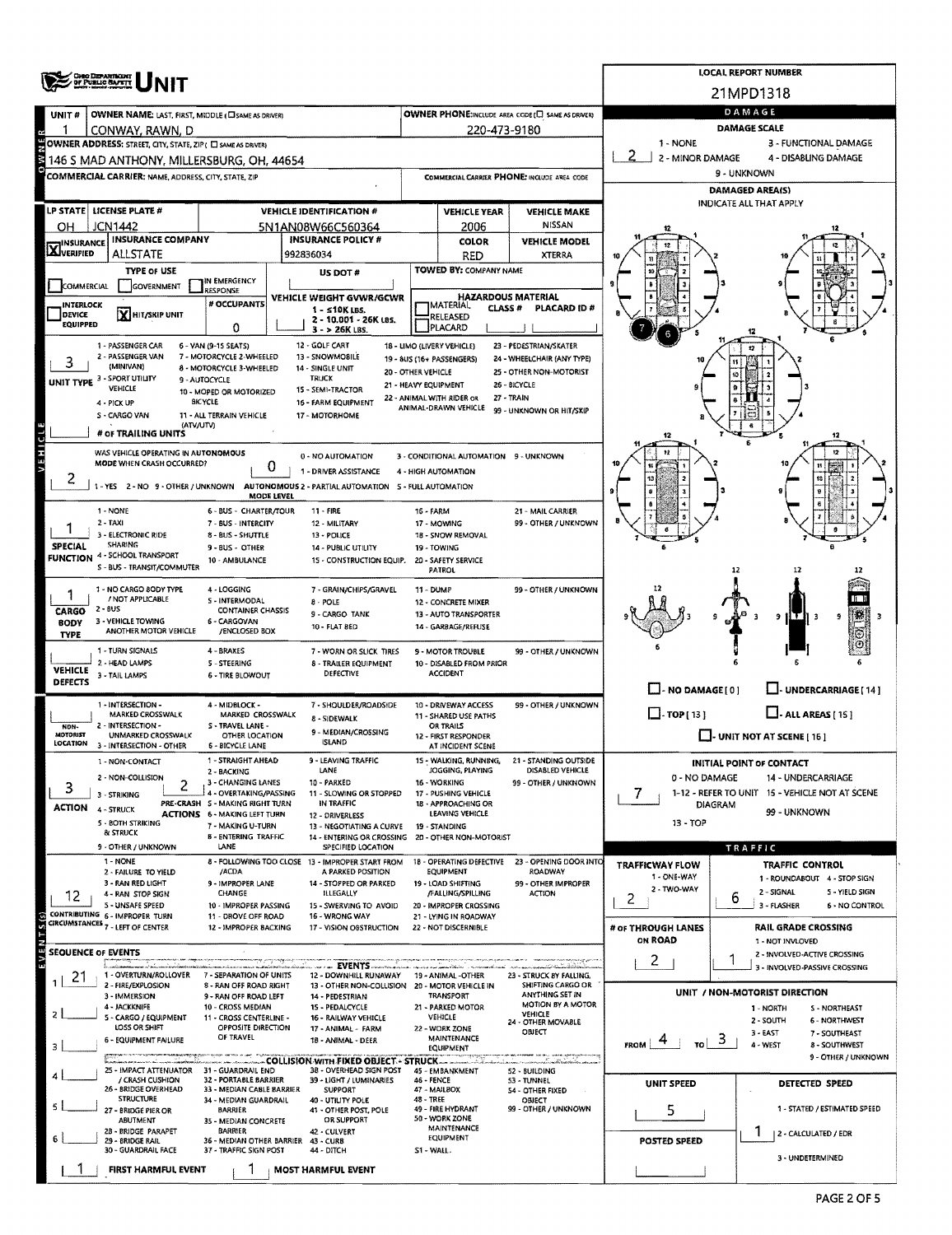|                    | OHO DEPARTMENT<br>OF PUBLIC GAMETY                             |                                                           |                                                                                                                   |                      |                                                         |                                                      |                                   |         | <b>LOCAL REPORT NUMBER</b>                                    |  |  |
|--------------------|----------------------------------------------------------------|-----------------------------------------------------------|-------------------------------------------------------------------------------------------------------------------|----------------------|---------------------------------------------------------|------------------------------------------------------|-----------------------------------|---------|---------------------------------------------------------------|--|--|
|                    | NIT                                                            |                                                           |                                                                                                                   |                      |                                                         |                                                      |                                   |         | 21MPD1318                                                     |  |  |
| UNIT#              | OWNER NAME: LAST, FIRST, MIDDLE (C) SAME AS DRIVER)            |                                                           |                                                                                                                   |                      |                                                         | OWNER PHONE:INCLUDE AREA CODE (E) SAME AS DRIVERY    |                                   |         | DAMAGE                                                        |  |  |
| 2                  | BECKETT, BRAYDEN, A                                            |                                                           |                                                                                                                   |                      | 740-575-2689                                            |                                                      |                                   |         | <b>DAMAGE SCALE</b>                                           |  |  |
|                    | OWNER ADDRESS: STREET, CITY, STATE, ZIP ( C SAME AS DRUCR)     |                                                           |                                                                                                                   |                      |                                                         |                                                      | 1 - NONE                          |         | 3 - FUNCTIONAL DAMAGE                                         |  |  |
|                    | 3757 TOWNSHIP ROAD 90, KILLBUCK, OH, 44637                     |                                                           |                                                                                                                   |                      |                                                         |                                                      | 2 - MINOR DAMAGE                  |         | 4 - DISABLING DAMAGE                                          |  |  |
|                    | <b>COMMERCIAL CARRIER: NAME ADDRESS, CITY, STATE, ZIP</b>      |                                                           |                                                                                                                   |                      |                                                         | COMMERCIAL CARRIER PHONE: INCLUDE AREA CODE          |                                   |         | 9 - UNKNOWN                                                   |  |  |
|                    |                                                                |                                                           |                                                                                                                   |                      |                                                         |                                                      |                                   |         | DAMAGED AREA(S)                                               |  |  |
|                    | LP STATE   LICENSE PLATE #                                     |                                                           | <b>VEHICLE IDENTIFICATION #</b>                                                                                   |                      | <b>VEHICLE YEAR</b>                                     | <b>VEHICLE MAKE</b>                                  |                                   |         | INDICATE ALL THAT APPLY                                       |  |  |
| ОΗ                 | JKZ9121                                                        |                                                           | 3GNEK13T62G188072                                                                                                 |                      | 2002                                                    | CHEVROLET                                            |                                   |         |                                                               |  |  |
|                    | <b>INSURANCE COMPANY</b>                                       |                                                           | <b>INSURANCE POLICY #</b>                                                                                         |                      | <b>COLOR</b>                                            | <b>VEHICLE MODEL</b>                                 |                                   |         |                                                               |  |  |
| <b>X</b> INSURANCE | SONNENBERG MUTAL INSURAN 3402345980                            |                                                           |                                                                                                                   |                      | RED                                                     | AVALANCHE                                            |                                   |         |                                                               |  |  |
|                    | <b>TYPE OF USE</b>                                             |                                                           | US DOT#                                                                                                           |                      | TOWED BY: COMPANY NAME                                  |                                                      |                                   |         |                                                               |  |  |
| COMMERCIAL         | <b>GOVERNMENT</b>                                              | IN EMERGENCY<br>RESPONSE                                  |                                                                                                                   |                      |                                                         |                                                      |                                   |         |                                                               |  |  |
| <b>INTERLOCK</b>   |                                                                | # OCCUPANTS                                               | <b>VEHICLE WEIGHT GVWR/GCWR</b><br>1 - ≤10K LBS.                                                                  |                      | <b>JMATERIAL</b><br>CLASS <sup>#</sup>                  | <b>HAZARDOUS MATERIAL</b><br>PLACARD ID#             |                                   |         |                                                               |  |  |
| DEVICE<br>EQUIPPED | <b>HIT/SKIP UNIT</b>                                           |                                                           | 2 - 10.001 - 26K LBS.                                                                                             |                      | RELEASED                                                |                                                      |                                   |         |                                                               |  |  |
|                    |                                                                |                                                           | $3 - 26K$ LBS.                                                                                                    |                      | PLACARD                                                 |                                                      |                                   |         |                                                               |  |  |
|                    | 1 - PASSENGER CAR<br>2 - PASSENGER VAN                         | 6 - VAN (9-15 SEATS)<br>7 - MOTORCYCLE 2-WHEELED          | 12 - GOLF CART<br>13 - SNOWMOBILE                                                                                 |                      | 18 - LIMO (LIVERY VEHICLE)<br>19 - BUS (16+ PASSENGERS) | 23 - PEDESTRIAN/SKATER<br>24 - WHEELCHAIR (ANY TYPE) |                                   |         | 12                                                            |  |  |
| 4                  | (MINIVAN)                                                      | 8 - MOTORCYCLE 3-WHEELED                                  | 14 - SINGLE UNIT                                                                                                  | 20 - OTHER VEHICLE   |                                                         | 25 - OTHER NON-MOTORIST                              |                                   | 11      |                                                               |  |  |
|                    | UNIT TYPE 3 - SPORT UTILITY<br>VEHICLE                         | 9 - AUTOCYCLE<br>10 - MOPED OR MOTORIZED                  | <b>TRUCK</b><br>15 - SEMI-TRACTOR                                                                                 | 21 - HEAVY EQUIPMENT |                                                         | 26 - BICYCLE                                         |                                   |         |                                                               |  |  |
|                    | 4 - PICK UP                                                    | <b>BICYCLE</b>                                            | 16 - FARM EQUIPMENT                                                                                               |                      | 22 - ANIMAL WITH RIDER OR<br>ANIMAL-DRAWN VEHICLE       | 27 - TRAIN                                           |                                   |         |                                                               |  |  |
|                    | 5 - CARGO VAN                                                  | 11 - ALL TERRAIN VEHICLE                                  | 17 - MOTORHOME                                                                                                    |                      |                                                         | 99 - UNKNOWN OR HIT/SKIP                             |                                   |         |                                                               |  |  |
|                    | # OF TRAILING UNITS                                            | (ATV/UTV)                                                 |                                                                                                                   |                      |                                                         |                                                      | 12                                |         |                                                               |  |  |
| Ŧ                  | WAS VEHICLE OPERATING IN AUTONOMOUS                            |                                                           |                                                                                                                   |                      |                                                         |                                                      |                                   |         |                                                               |  |  |
|                    | MODE WHEN CRASH OCCURRED?                                      | 0                                                         | 0 - NO AUTOMATION                                                                                                 |                      | 3 - CONDITIONAL AUTOMATION 9 - UNKNOWN                  |                                                      |                                   |         |                                                               |  |  |
| z                  |                                                                |                                                           | 1 - DRIVER ASSISTANCE<br>1 - YES 2 - NO 9 - OTHER / UNKNOWN AUTONOMOUS 2 - PARTIAL AUTOMATION 5 - FULL AUTOMATION |                      | 4 - HIGH AUTOMATION                                     |                                                      |                                   |         |                                                               |  |  |
|                    |                                                                | MODE LEVEL                                                |                                                                                                                   |                      |                                                         |                                                      | 9                                 |         |                                                               |  |  |
|                    | 1 - NONE                                                       | 6 - BUS - CHARTER/TOUR                                    | $11 - FIRE$                                                                                                       | 16 - FARM            |                                                         | 21 - MAIL CARRIER                                    |                                   |         |                                                               |  |  |
|                    | 2 - TAXI                                                       | 7 - BUS - INTERCITY                                       | 12 - MILITARY                                                                                                     |                      | 17 - MOWING                                             | 99 - OTHER / UNKNOWN                                 |                                   |         |                                                               |  |  |
| <b>SPECIAL</b>     | - ELECTRONIC RIDE<br><b>SHARING</b>                            | 8 - BUS - SHUTTLE<br>9 - BUS - OTHER                      | 13 - POLICE<br>14 - PUBLIC UTILITY                                                                                |                      | 18 - SNOW REMOVAL<br>19 - TOWING                        |                                                      |                                   |         |                                                               |  |  |
|                    | <b>FUNCTION 4 - SCHOOL TRANSPORT</b>                           | 10 - AMBULANCE                                            | 15 - CONSTRUCTION EQUIP. 20 - SAFETY SERVICE                                                                      |                      |                                                         |                                                      |                                   |         |                                                               |  |  |
|                    | S - BUS - TRANSIT/COMMUTER                                     |                                                           |                                                                                                                   |                      | PATROL                                                  |                                                      |                                   | 12      | 12                                                            |  |  |
|                    | 1 - NO CARGO BODY TYPE<br>/ NOT APPLICABLE                     | 4 - LOGGING                                               | 7 - GRAIN/CHIPS/GRAVEL                                                                                            | 11 - DUMP            |                                                         | 99 - OTHER / UNKNOWN                                 |                                   |         |                                                               |  |  |
| CARGO              | 2 - 8US                                                        | S - INTERMODAL<br><b>CONTAINER CHASSIS</b>                | 8 - POLE<br>9 - CARGO TANK                                                                                        |                      | 12 - CONCRETE MIXER<br>13 - AUTO TRANSPORTER            |                                                      |                                   |         |                                                               |  |  |
| <b>BODY</b>        | 3 - VEHICLE TOWING                                             | 6 - CARGOVAN                                              | 10 - FLAT BED                                                                                                     |                      | 14 - GARBAGE/REFUSE                                     |                                                      |                                   |         | 9<br>9                                                        |  |  |
| <b>TYPE</b>        | ANOTHER MOTOR VEHICLE                                          | /ENCLOSED BOX                                             |                                                                                                                   |                      |                                                         |                                                      |                                   |         | Θ                                                             |  |  |
|                    | 1 - TURN SIGNALS                                               | 4 - 8RAKES                                                | 7 - WORN OR SLICK TIRES                                                                                           |                      | 9 - MOTOR TROUBLE                                       | 99 - OTHER / UNKNOWN                                 |                                   |         |                                                               |  |  |
| <b>VEHICLE</b>     | 2 - HEAD LAMPS<br>3 - TAIL LAMPS                               | 5 - STEERING<br>6 - TIRE BLOWOUT                          | 8 - TRAILER EQUIPMENT<br>DEFECTIVE                                                                                |                      | 10 - DISABLED FROM PRIOR<br><b>ACCIDENT</b>             |                                                      |                                   |         |                                                               |  |  |
| <b>DEFECTS</b>     |                                                                |                                                           |                                                                                                                   |                      |                                                         |                                                      | $\Box$ - NO DAMAGE $\Box$         |         | J- UNDERCARRIAGE [14]                                         |  |  |
|                    | 1 - INTERSECTION -                                             | 4 - MIDBLOCK -                                            | 7 - SHOULDER/ROADSIDE                                                                                             |                      | 10 - DRIVEWAY ACCESS                                    | 99 - OTHER / UNKNOWN                                 |                                   |         |                                                               |  |  |
| NON-               | MARKED CROSSWALK<br>2 - INTERSECTION -                         | MARKED CROSSWALK<br>S - TRAVEL LANE -                     | <b>B-SIDEWALK</b>                                                                                                 |                      | 11 - SHARED USE PATHS<br>OR TRAILS                      |                                                      | $\Box$ -TOP[13]                   |         | $\Box$ - ALL AREAS [15]                                       |  |  |
| <b>MOTORIST</b>    | UNMARKED CROSSWALK                                             | OTHER LOCATION                                            | 9 - MEDIAN/CROSSING<br><b>ISLAND</b>                                                                              |                      | 12 - FIRST RESPONDER                                    |                                                      | $\Box$ - UNIT NOT AT SCENE [ 16 ] |         |                                                               |  |  |
| LOCATION           | 3 - INTERSECTION - OTHER                                       | <b>6 - BICYCLE LANE</b>                                   |                                                                                                                   |                      | AT INCIDENT SCENE                                       |                                                      |                                   |         |                                                               |  |  |
|                    | 1 - NON-CONTACT                                                | 1 - STRAIGHT AHEAD<br>2 - BACKING                         | 9 - LEAVING TRAFFIC<br>LANE                                                                                       |                      | 15 - WALKING, RUNNING,<br>JOGGING, PLAYING              | 21 - STANDING OUTSIDE<br><b>DISABLED VEHICLE</b>     |                                   |         | INITIAL POINT OF CONTACT                                      |  |  |
|                    | 2 - NON-COLLISION<br>10                                        | 3 - CHANGING LANES                                        | 10 - PARKED                                                                                                       |                      | 16 - WORKING                                            | 99 - OTHER / UNKNOWN                                 | 0 - NO DAMAGE                     |         | 14 - UNDERCARRIAGE                                            |  |  |
|                    | 3 - STRIKING                                                   | 4 - OVERTAKING/PASSING<br>PRE-CRASH 5 - MAKING RIGHT TURN | 11 - SLOWING OR STOPPED<br>IN TRAFFIC                                                                             |                      | 17 - PUSHING VEHICLE<br>18 - APPROACHING OR             |                                                      | 6                                 | DIAGRAM | 1-12 - REFER TO UNIT 15 - VEHICLE NOT AT SCENE                |  |  |
| <b>ACTION</b>      | 4 - STRUCK                                                     | <b>ACTIONS 6 - MAKING LEFT TURN</b>                       | 12 - DRIVERLESS                                                                                                   |                      | LEAVING VEHICLE                                         |                                                      | 13 - TOP                          |         | 99 - UNKNOWN                                                  |  |  |
|                    | 5 - BOTH STRIKING<br><b>&amp; STRUCK</b>                       | 7 - MAKING U-TURN<br>8 - ENTERING TRAFFIC                 | 13 - NEGOTIATING A CURVE<br>19 - STANDING<br>14 - ENTERING OR CROSSING 20 - OTHER NON-MOTORIST                    |                      |                                                         |                                                      |                                   |         |                                                               |  |  |
|                    | 9 - OTHER / UNKNOWN                                            | LANE                                                      | SPECIFIED LOCATION                                                                                                |                      |                                                         |                                                      |                                   |         | <b>TRAFFIC</b>                                                |  |  |
|                    | 1 NONE                                                         |                                                           | 8 - FOLLOWING TOO CLOSE 13 - IMPROPER START FROM                                                                  |                      | 18 - OPERATING DEFECTIVE                                | 23 - OPENING DOOR INTO                               | TRAFFICWAY FLOW                   |         | TRAFFIC CONTROL                                               |  |  |
|                    | 2 - FAILURE TO YIELD<br>3 - RAN RED LIGHT                      | /ACDA<br>9 - IMPROPER LANE                                | A PARKED POSITION<br>14 - STOPPED OR PARKED                                                                       |                      | EQUIPMENT<br>19 - LOAD SHIFTING                         | ROADWAY<br>99 - OTHER IMPROPER                       | 1 - ONE-WAY                       |         | 1 - ROUNDABOUT 4 - STOP SIGN                                  |  |  |
|                    | 4 - RAN STOP SIGN                                              | CHANGE                                                    | <b>ILLEGALLY</b>                                                                                                  |                      | /FALLING/SPILLING                                       | <b>ACTION</b>                                        | 2 - TWO-WAY<br>2                  | 6       | 2 - SIGNAL<br>5 - YIELD SIGN                                  |  |  |
|                    | 5 - UNSAFE SPEED<br>CONTRIBUTING 6 - IMPROPER TURN             | 10 - IMPROPER PASSING<br>11 - DROVE OFF ROAD              | 15 - SWERVING TO AVOID<br>16 - WRONG WAY                                                                          |                      | 20 - IMPROPER CROSSING<br>21 - LYING IN ROADWAY         |                                                      |                                   |         | 3 - FLASHER<br>6 - NO CONTROL                                 |  |  |
|                    | CIRCUMSTANCES 7 - LEFT OF CENTER                               | 12 - IMPROPER BACKING                                     | 17 - VISION OBSTRUCTION                                                                                           |                      | 22 - NOT DISCERNIBLE                                    |                                                      | # or THROUGH LANES                |         | <b>RAIL GRADE CROSSING</b>                                    |  |  |
| z                  |                                                                |                                                           |                                                                                                                   |                      |                                                         |                                                      | ON ROAD                           |         | 1 - NOT INVLOVED                                              |  |  |
|                    | <b>SEQUENCE OF EVENTS</b><br>k<br>Saari witimaan <b>ada</b> an |                                                           | <b>ALL AEVENTS.</b>                                                                                               |                      |                                                         |                                                      | 2                                 | 1       | 2 - INVOLVED-ACTIVE CROSSING<br>3 - INVOLVED-PASSIVE CROSSING |  |  |
| 20                 | 1 - OVERTURN/ROLLOVER                                          | 7 - SEPARATION OF UNITS                                   | 12 - DOWNHILL RUNAWAY                                                                                             |                      | 19 - ANIMAL -OTHER                                      | 23 - STRUCK BY FALLING,                              |                                   |         |                                                               |  |  |
|                    | 2 - FIRE/EXPLOSION<br>3 - IMMERSION                            | 8 - RAN OFF ROAD RIGHT<br>9 - RAN OFF ROAD LEFT           | 13 - OTHER NON-COLLISION 20 - MOTOR VEHICLE IN<br>14 - PEDESTRIAN                                                 |                      | TRANSPORT                                               | SHIFTING CARGO OR<br>ANYTHING SET IN                 |                                   |         | UNIT / NON-MOTORIST DIRECTION                                 |  |  |
|                    | 4 - JACKKNIFE                                                  | 10 - CROSS MEDIAN                                         | 1S - PEDALCYCLE                                                                                                   |                      | 21 - PARKED MOTOR                                       | MOTION BY A MOTOR<br>VEHICLE                         |                                   |         | 1 NORTH<br><b>S-NORTHEAST</b>                                 |  |  |
|                    | 5 - CARGO / EQUIPMENT<br>LOSS OR SHIFT                         | 11 - CROSS CENTERLINE -<br>OPPOSITE DIRECTION             | 16 - RAILWAY VEHICLE<br>17 - ANIMAL - FARM                                                                        |                      | <b>VEHICLE</b><br>22 - WORK ZONE                        | 24 - OTHER MOVABLE                                   |                                   |         | 2 - SOUTH<br>6 - NORTHWEST                                    |  |  |
| з                  | <b>6 - EQUIPMENT FAILURE</b>                                   | OF TRAVEL                                                 | 18 - ANIMAL - DEER                                                                                                |                      | <b>MAINTENANCE</b>                                      | OBJECT                                               | <b>FROM</b><br>TO.                | 3       | 3 - EAST<br>7 - SOUTHEAST<br>4 - WEST<br>8 - SOUTHWEST        |  |  |
|                    |                                                                |                                                           | <b>COLLISION WITH FIXED OBJECT - STRUCK</b>                                                                       |                      | <b>EQUIPMENT</b>                                        |                                                      |                                   |         | 9 - OTHER / UNKNOWN                                           |  |  |
|                    | 25 - IMPACT ATTENUATOR 31 - GUARDRAIL END                      | 32 - PORTABLE BARRIER                                     | 38 - OVERHEAD SIGN POST                                                                                           |                      | 45 - EMBANKMENT                                         | 52 - BUILDING                                        |                                   |         |                                                               |  |  |
|                    | / CRASH CUSHION<br>26 - BRIDGE OVERHEAD                        | 33 - MEDIAN CABLE BARRIER                                 | 39 - LIGHT / LUMINARIES<br><b>SUPPORT</b>                                                                         | 46 - FENCE           | 47 - MAILBOX                                            | 53 - TUNNEL<br>54 - OTHER FIXED                      | <b>UNIT SPEED</b>                 |         | DETECTED SPEED                                                |  |  |
|                    | <b>STRUCTURE</b><br>27 - BRIDGE PIER OR                        | 34 - MEDIAN GUARDRAIL<br><b>BARRIER</b>                   | 40 - UTILITY POLE<br>41 - OTHER POST, POLE                                                                        | 4B - TREE            | 49 - FIRE HYDRANT                                       | OBJECT<br>99 - OTHER / UNKNOWN                       |                                   |         | 1 - STATED / ESTIMATED SPEED                                  |  |  |
|                    | <b>ABUTMENT</b>                                                | 35 - MEDIAN CONCRETE                                      | OR SUPPORT                                                                                                        |                      | 50 - WORK ZONE                                          |                                                      |                                   |         |                                                               |  |  |
|                    | 28 - BRIDGE PARAPET<br>29 - BRIDGE RAIL                        | <b>BARRIER</b><br>36 - MEDIAN OTHER BARRIER 43 - CURB     | 42 - CULVERT                                                                                                      |                      | MAINTENANCE<br>EQUIPMENT                                |                                                      | POSTED SPEED                      |         | 2 - CALCULATED / EDR                                          |  |  |
|                    | 30 - GUARDRAIL FACE                                            | 37 - TRAFFIC SIGN POST                                    | 44 - DITCH                                                                                                        | 51 - WALL            |                                                         |                                                      |                                   |         |                                                               |  |  |
|                    | FIRST HARMFUL EVENT                                            |                                                           | <b>MOST HARMFUL EVENT</b>                                                                                         |                      |                                                         |                                                      |                                   |         | 3 - UNDETERMINED                                              |  |  |
|                    |                                                                |                                                           |                                                                                                                   |                      |                                                         |                                                      |                                   |         |                                                               |  |  |

 $\overline{a}$ 

 $\mathcal{A}^{\mathcal{A}}$ 

 $\bar{\gamma}$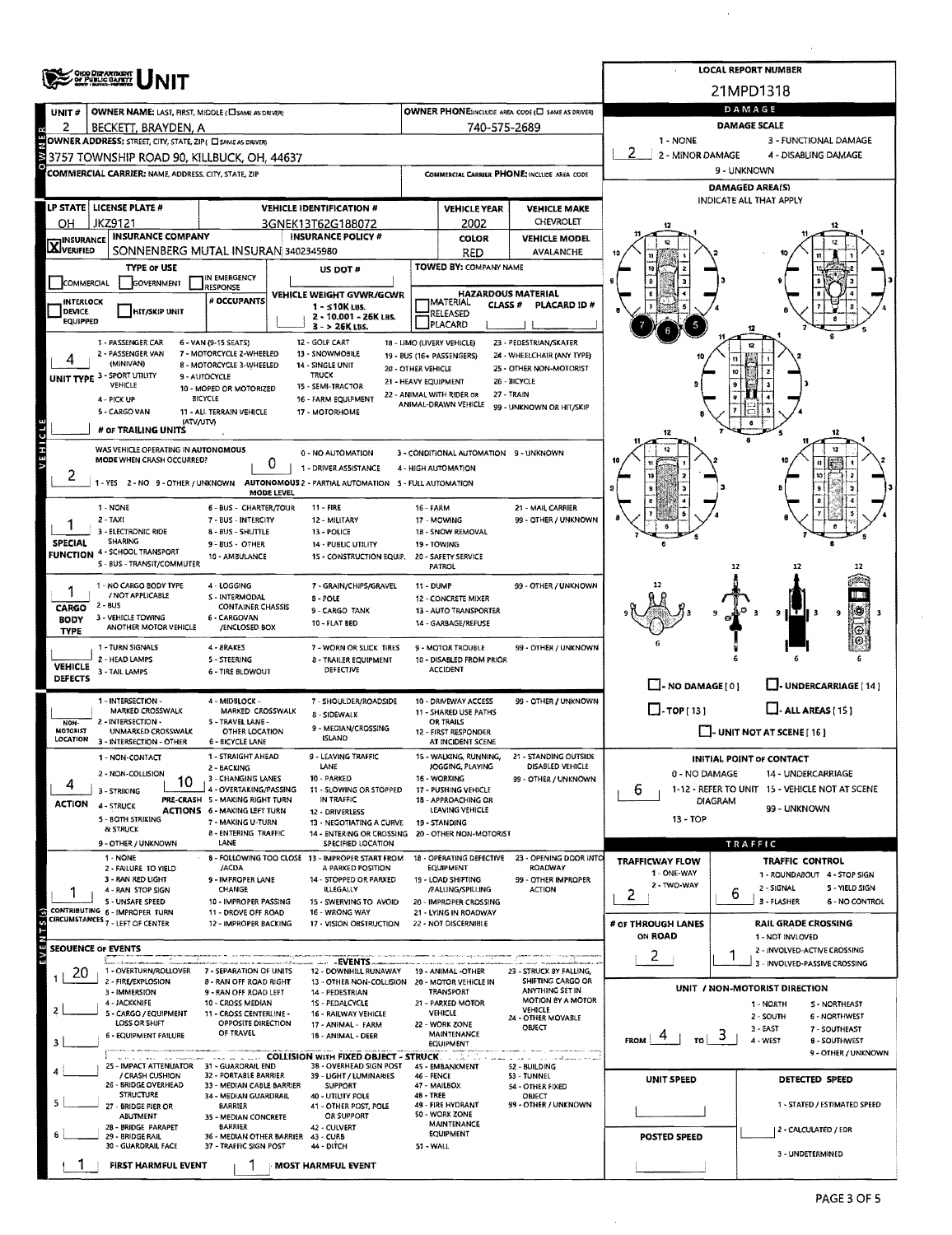|                                                           |                                                                                                                       | <b>EXERCIA MOTORIST / NON-MOTORIST</b>                                                             |                     |                                                                               |                        |                                                           |                                 |                                                                                               |                                                                        |                   |                                             | <b>LOCAL REPORT NUMBER</b><br>21MPD1318                    |                |                              |                                                            |                        |
|-----------------------------------------------------------|-----------------------------------------------------------------------------------------------------------------------|----------------------------------------------------------------------------------------------------|---------------------|-------------------------------------------------------------------------------|------------------------|-----------------------------------------------------------|---------------------------------|-----------------------------------------------------------------------------------------------|------------------------------------------------------------------------|-------------------|---------------------------------------------|------------------------------------------------------------|----------------|------------------------------|------------------------------------------------------------|------------------------|
| UNIT <sub>#</sub>                                         | <b>NAME: LAST, FIRST, MIDDLE</b>                                                                                      |                                                                                                    |                     |                                                                               |                        |                                                           |                                 | <b>DATE OF BIRTH</b><br>AGE                                                                   |                                                                        |                   |                                             |                                                            |                |                              | <b>GENDER</b>                                              |                        |
|                                                           | CONWAY, RAWN, D                                                                                                       |                                                                                                    |                     |                                                                               |                        |                                                           |                                 |                                                                                               | 04/03/1974                                                             |                   |                                             |                                                            |                |                              | 47                                                         | м                      |
|                                                           | <b>ADDRESS: STREET, CITY, STATE, ZIP</b>                                                                              |                                                                                                    |                     |                                                                               |                        |                                                           |                                 |                                                                                               |                                                                        |                   |                                             | <b>CONTACT PHONE - INCLUDE AREA CODE</b>                   |                |                              |                                                            |                        |
| OTORI                                                     |                                                                                                                       | 146 S MAD ANTHONY, MILLERSBURG, OH. 44654                                                          |                     |                                                                               |                        |                                                           |                                 |                                                                                               |                                                                        |                   |                                             |                                                            |                |                              |                                                            |                        |
| <b>INJURIES INJURED</b><br><b>NON-M</b>                   | <b>TAKEN</b>                                                                                                          | <b>EMS AGENCY (NAME)</b>                                                                           |                     |                                                                               |                        | <b>INJURED TAKEN TO: MEDICAL FACILITY (NAME, CITY)</b>    |                                 | <b>SAFETY EQUIPMENT</b><br>USED                                                               |                                                                        | DOT-COMPLIANT     |                                             | <b>SEATING</b><br>POSITION                                 |                |                              | AIR BAG USAGE EJECTION                                     | <b>TRAPPED</b>         |
| 5                                                         | BY<br>$+1$                                                                                                            |                                                                                                    |                     |                                                                               |                        |                                                           |                                 | 99                                                                                            |                                                                        | <b>IMC HELMET</b> |                                             | 1                                                          |                | 1<br>1                       |                                                            |                        |
| <b>P</b>                                                  |                                                                                                                       | OL STATE OPERATOR LICENSE NUMBER                                                                   |                     |                                                                               | <b>OFFENSE CHARGED</b> |                                                           | LOCAL<br><b>CODE</b>            | OFFENSE DESCRIPTION                                                                           |                                                                        |                   |                                             |                                                            |                |                              | <b>CITATION NUMBER</b>                                     |                        |
| OΗ                                                        | RC216291                                                                                                              |                                                                                                    |                     |                                                                               |                        |                                                           |                                 |                                                                                               |                                                                        |                   |                                             |                                                            |                |                              |                                                            |                        |
| OL CLASS                                                  | <b>ENDORSEMENT</b>                                                                                                    | <b>RESTRICTION SELECT UP TO 3</b>                                                                  | <b>DRIVER</b>       | <b>DISTRACTED</b>                                                             | X ALCOHOL              | ALCOHOL / DRUG SUSPECTED<br><b>MARIJUANA</b>              |                                 | <b>CONDITION</b>                                                                              | <b>STATUS</b>                                                          | <b>TYPE</b>       | <b>ALCOHOL TEST</b>                         | VALUE                                                      | <b>STATUS</b>  | TYPE                         | DRUG TEST(S)                                               | RESULTS SELECT UP TO 4 |
| 4                                                         |                                                                                                                       |                                                                                                    | BY                  |                                                                               |                        | <b>OTHER DRUG</b>                                         |                                 | 9                                                                                             | П                                                                      | 1                 |                                             |                                                            | -1             | n                            |                                                            |                        |
| UNIT #                                                    | <b>NAME: LAST, FIRST, MIDDLE</b>                                                                                      |                                                                                                    |                     |                                                                               |                        |                                                           |                                 |                                                                                               |                                                                        |                   |                                             | DATE OF BIRTH                                              |                |                              | AGE                                                        | <b>GENDER</b>          |
|                                                           |                                                                                                                       |                                                                                                    |                     |                                                                               |                        |                                                           |                                 |                                                                                               |                                                                        |                   |                                             |                                                            |                |                              |                                                            |                        |
| <b>CTORIST</b>                                            | ADDRESS: STREET, CITY, STATE, ZIP                                                                                     |                                                                                                    |                     |                                                                               |                        |                                                           |                                 |                                                                                               |                                                                        |                   |                                             | <b>CONTACT PHONE - INCLUDE AREA CODE</b>                   |                |                              |                                                            |                        |
| <b>M-NON</b><br><b>INJURIES INJURED</b>                   | <b>TAKEN</b><br>BY                                                                                                    | <b>EMS AGENCY (NAME)</b>                                                                           |                     |                                                                               |                        | INJURED TAKEN TO: MEDICAL FACILITY (NAME, CITY)           |                                 | <b>SAFETY EQUIPMENT</b><br><b>USED</b>                                                        | <b>SEATING</b><br>DOT-COMPLIANT<br><b>POSITION</b><br><b>MC HELMET</b> |                   |                                             |                                                            |                |                              | AIR BAG USAGE EJECTION                                     | <b>TRAPPED</b>         |
| <b>OL STATE</b>                                           |                                                                                                                       | <b>OPERATOR LICENSE NUMBER</b>                                                                     |                     |                                                                               | <b>OFFENSE CHARGED</b> |                                                           | LOCAL<br><b>CODE</b>            | OFFENSE DESCRIPTION                                                                           |                                                                        |                   |                                             |                                                            |                |                              | <b>CITATION NUMBER</b>                                     |                        |
| OL CLASS                                                  | <b>ENDORSEMENT</b>                                                                                                    | <b>RESTRICTION SELECT UP TO 3</b>                                                                  | <b>DRIVER</b>       |                                                                               |                        | ALCOHOL / DRUG SUSPECTED                                  |                                 | <b>CONDITION</b>                                                                              |                                                                        |                   | <b>ALCOHOL TEST</b>                         |                                                            |                |                              | <b>DRUG TEST(S)</b>                                        |                        |
|                                                           |                                                                                                                       |                                                                                                    | BY                  | <b>DISTRACTED</b>                                                             | <b>ALCOHOL</b>         | MARIJUANA<br><b>OTHER DRUG</b>                            |                                 |                                                                                               | <b>STATUS</b>                                                          | TYPE              |                                             | VALUE                                                      | <b>STATUS</b>  | TYPE                         |                                                            | RESULTS SELECT UP TO 4 |
| UNIT #                                                    | <b>NAME: LAST, FIRST, MIDDLE</b>                                                                                      |                                                                                                    |                     |                                                                               |                        |                                                           |                                 |                                                                                               |                                                                        |                   |                                             | DATE OF BIRTH                                              |                |                              | AGE                                                        | <b>GENDER</b>          |
|                                                           | <b>ADDRESS: STREET, CITY, STATE, ZIP</b>                                                                              |                                                                                                    |                     |                                                                               |                        |                                                           |                                 |                                                                                               |                                                                        |                   |                                             | <b>CONTACT PHONE - INCLUDE AREA CODE</b>                   |                |                              |                                                            |                        |
| NON-N                                                     | INJURIES INJURED<br>INJURED TAKEN TO: MEDICAL FACILITY (NAME, CITY)<br><b>EMS AGENCY (NAME)</b><br><b>TAKEN</b><br>B٧ |                                                                                                    |                     |                                                                               |                        |                                                           | <b>SAFETY EQUIPMENT</b><br>USED | <b>SEATING</b><br>AIR BAG USAGE<br>DOT-COMPLIANT<br><b>POSITION</b><br><sup>I</sup> MC HELMET |                                                                        |                   |                                             | <b>EJECTION</b>                                            | <b>TRAPPED</b> |                              |                                                            |                        |
|                                                           |                                                                                                                       | OL STATE OPERATOR LICENSE NUMBER                                                                   |                     |                                                                               | OFFENSE CHARGED        |                                                           | LOCAL<br><b>CODE</b>            | OFFENSE DESCRIPTION                                                                           |                                                                        |                   |                                             |                                                            |                |                              | <b>CITATION NUMBER</b>                                     |                        |
| OL CLASS                                                  | <b>ENDORSEMENT</b>                                                                                                    | <b>RESTRICTION SELECT UP TO 3</b>                                                                  | <b>DRIVER</b><br>BY | <b>DISTRACTED</b>                                                             | <b>ALCOHOL</b>         | ALCOHOL / DRUG SUSPECTED<br>MARUUANA<br><b>OTHER DRUG</b> |                                 | <b>CONDITION</b>                                                                              | <b>STATUS</b>                                                          | <b>TYPE</b>       | ALCOHOL TEST                                | VALUE                                                      | <b>STATUS</b>  | <b>TYPE</b>                  | <b>DRUG TEST(S)</b>                                        | RESULTS SELECT UP TO 4 |
|                                                           | IN JURIES.                                                                                                            | SEATING POSITION                                                                                   |                     | AIR RAG                                                                       |                        | OF CLASS                                                  |                                 | OL RESTRICTIONIS) IDRIVER DISTRACTION                                                         |                                                                        |                   |                                             |                                                            |                |                              | <b>TEST STATUS</b>                                         |                        |
| <b>FATAL</b><br><b>SUSPECTED SERIOUS</b><br><b>INJURY</b> |                                                                                                                       | <b>1 FERONT - LEFT SIDE</b><br>(MOTORCYCLE DRIVER)<br>2 - FRONT - MIDDLE .<br>- FRONT - RIGHT SIDE |                     | 1 - NOT DEPLOYED<br>2 DEPLOYED FRONT<br>3. DEPLOYED SIDE<br>4 - DEPLOYED BOTH |                        | 1 - CLASS A<br>$2 - ClassB$                               |                                 | ALCOHOL INTERLOCK.<br><b>DEVICE</b><br>CDL INTRASTATE ONLY<br><b>CORRECTIVE LENSES</b>        |                                                                        |                   | <b>NOT DISTRACTED.</b><br><b>ELECTRONIC</b> | 2 - MANUALLY OPERATING AN<br>COMMUNICATION DEVICE.         |                |                              | 1 - NONE GIVEN<br>2-TEST REFUSED<br><b>3 - TEST GIVEN,</b> | CONTAMINATED SAMPLE.   |
| SUSPECTED MINOR<br><b>INJURY</b>                          |                                                                                                                       | SECOND - LEFT SIDE<br>(MOTORCYCLE PASSENGER)                                                       | <b>FRONT/SIDE</b>   | NOT APPLICABLE                                                                |                        | 3 - CLASS C<br>4 - REGULAR CLASS                          |                                 | <b>FARM WAIVER</b><br><b>EXCEPT CLASS A BUS</b>                                               |                                                                        |                   | DIALING)                                    | (TEXTING, TYPING,                                          |                |                              | / UNUSABLE<br>4 - TEST GIVEN,                              |                        |
| POSSIBLE INJURY<br>NO APPARENT INJURY-                    |                                                                                                                       | - SECOND - MIDDLE<br>SECOND - RIGHT SIDE                                                           |                     | 9 - DEPLOYMENT UNKNOWN                                                        |                        | (OHIO = D).<br>5 - M/C MOPED ONLY                         |                                 | <b>EXCEPT CLASS A</b><br><b>8LCLASS B BUS</b>                                                 |                                                                        |                   |                                             | TALKING ON HANDS-FREE<br><b>COMMUNICATION DEVICE</b>       |                |                              | RESULTS KNOWN<br>5 - TEST GIVEN,                           |                        |
| 53.63                                                     |                                                                                                                       | THIRD - LEET SIDE<br><b>IMOTORCYCLE SIDE CAR)</b>                                                  |                     | EJECTION                                                                      |                        | 6 - NO VALID OL                                           |                                 | <b>EXCEPT TRACTOR-TRAILER</b><br>INTERMEDIATE LICENSE                                         |                                                                        |                   |                                             | - TALKING ON HAND HELD<br><b>COMMUNICATION DEVICE</b>      |                |                              | <b>RESULTS UNKNOWN</b>                                     |                        |
| 'NOT TRANSPORTED.                                         | <b>INJURIES TAKEN BY</b>                                                                                              | <b>B-THIRD MIDDLE</b><br>9-THIRD-RIGHT SIDE                                                        | - NOT EIECTED       | 2 - PARTIALLY EJECTED                                                         |                        | OL ENDORSEMENT                                            |                                 | RESTRICTIONS<br>LEARNER'S PERMIT                                                              |                                                                        |                   | 6 - PASSENGER!                              | OTHER ACTIVITY WITH AN<br>ELECTRONIC DEVICE.               |                | - NONE                       | <b>ALCOHOL TEST TYP</b>                                    |                        |
| <b><i>ITREATED AT SCENE</i></b><br>12.<br>- EMS           |                                                                                                                       | 10 - SLEEPER SECTION<br>OF TRUCK CAB                                                               |                     | 3 - TOTALLY EJECTED.<br>4 - NOT APPLICABLE                                    |                        | H - HAZMAT                                                |                                 | <b>RESTRICTIONS</b><br>10 - UMITED TO DAYUGHT.<br><b>ONLY</b>                                 |                                                                        |                   |                                             | - OTHER DISTRACTION<br>Inside the vehicle -                |                | 2 - BLOOD<br>3 - URINE       |                                                            |                        |
| 3 - POLICE                                                |                                                                                                                       | 11 - PASSENGER IN<br>OTHER ENCLOSED CARGO                                                          |                     | <b>TRAPPED</b>                                                                |                        | <b>M - MOTORCYCLE</b><br>P – PASSENGER                    |                                 | - LIMITED TO EMPLOYMENT<br>12 - LIMITED - OTHER                                               |                                                                        |                   |                                             | <b>8 - OTHER DISTRACTION</b><br><b>OUTSIDE THE VEHICLE</b> |                | 4 - BREATH<br><b>5 OTHER</b> |                                                            |                        |
| 9 - OTHER / UNKNOWN                                       |                                                                                                                       | AREA (NON-TRAILING UNIT,<br>BUS, PICK-UP WITH CAP).                                                | <b>MOT TRAPPED</b>  | 2 - EXTRICATED BY                                                             |                        | IN - TANKER                                               |                                 | 13 MECHANICAL DEVICES<br>(SPECIAL BRAKES, HAND                                                |                                                                        |                   |                                             | 9 - OTHER / UNKNOWN<br>CONDITION                           |                |                              | <b>DRUG TEST TYPE</b>                                      |                        |
| NONE USED                                                 | <b>SAFETY EQUIPMENT</b>                                                                                               | - PASSENGER IN ?<br>UNENCLOSED CARGO AREA : 3 - FREED BY -<br>TRAILING UNIT                        |                     | MECHANICAL MEANS                                                              |                        | Q - MOTOR SCOOTER<br>r - Three-Wheel                      |                                 | CONTROLS, OR OTHER<br><b>ADAPTIVE DEVICES)</b>                                                |                                                                        |                   |                                             | <b>APPARENTLY NORMAL</b>                                   |                | 1- NONE<br>2 - BLOOD         |                                                            |                        |
| 2 - SHOULDER BELT ONLY<br>USED.                           |                                                                                                                       | 14 - RIDING ON VEHICLE.<br><b>EXTERIOR</b>                                                         |                     |                                                                               | NON-MECHANICAL MEANS   | <b>MOTORCYCLE</b><br>S - SCHOOL BUS                       |                                 | 14 - MILITARY VEHICLES ONLY.<br><b>15 - MOTOR VEHICLES</b><br>WITHOUT AIR BRAKES              |                                                                        |                   | 3 - EMOTIONAL (E.G.<br>DEPRESSED, ANGRY,    | - PHYSICAL IMPAIRMENT                                      |                | 3 J. URINE<br>4 - OTHER      |                                                            |                        |
| LAP BELT ONLY USED.<br>4 - SHOULDER & LAP BELT            |                                                                                                                       | (NON-TRAILING UNIT)<br>NON-MOTORIST                                                                |                     |                                                                               |                        | <b>T - DOUBLE &amp; TRIPLE</b>                            |                                 | <b>16 - OUTSIDE MIRROR</b><br>PROSTHETIC AID<br>17 -                                          |                                                                        |                   | <b>OISTURBED</b><br>4 - ILLNESS             |                                                            |                |                              | 1-AMPHETAMINES                                             | DRUG TEST RESULT(S)    |
| USED.<br>5 - CHILD RESTRAINT SYSTEM                       |                                                                                                                       | 99 OTHER / UNKNOWN                                                                                 |                     |                                                                               |                        | TRAILERS<br>X - TANKER / HAZMAT                           |                                 | 18 - OTHER                                                                                    |                                                                        |                   | <b>FATIGUED, ETC.</b>                       | 5 - FELL ASLEEP, FAINTED, I                                |                |                              | 2 - BARBITURATES<br><b>BENZODIAZEPINES</b>                 |                        |
| FORWARD FACING<br>6 - CHILD RESTRAINT SYSTEM              |                                                                                                                       |                                                                                                    |                     |                                                                               |                        | <b>GENDER</b>                                             |                                 |                                                                                               |                                                                        |                   |                                             | UNDER THE INFLUENCE OF<br>MEDICATIONS / DRUGS /            |                |                              | 4 CANNABINOIDS<br>5 - COCAINE >                            |                        |
| <b>REAR FACING</b><br>7 - BOOSTER SEAT                    |                                                                                                                       |                                                                                                    |                     |                                                                               |                        | <b>FEFEMALE</b>                                           |                                 |                                                                                               |                                                                        |                   | ALCOHOL SA                                  | OTHER / UNKNOWN                                            |                | 7. OTHER                     | 6 - OPIATES / OPIOIDS                                      |                        |
| 8 - HELMET USED<br>9 - PROTECTIVE: PADS USED.             |                                                                                                                       |                                                                                                    |                     |                                                                               |                        | M MALE<br>U'- OTHER / UNKNOWN                             |                                 |                                                                                               |                                                                        |                   |                                             |                                                            |                |                              | <b>8 - NEGATIVE RESULTS</b>                                |                        |
| (ELBOWS, KNEES, ETC)<br>10 - REFLECTIVE CLOTHING          |                                                                                                                       |                                                                                                    |                     |                                                                               |                        |                                                           |                                 |                                                                                               |                                                                        |                   |                                             |                                                            |                |                              |                                                            |                        |
| 11 - LIGHTING - PEDESTRIAN<br>/ BICYCLE ONLY              |                                                                                                                       |                                                                                                    |                     |                                                                               |                        |                                                           |                                 |                                                                                               |                                                                        |                   |                                             |                                                            |                |                              |                                                            |                        |

 $\bar{z}$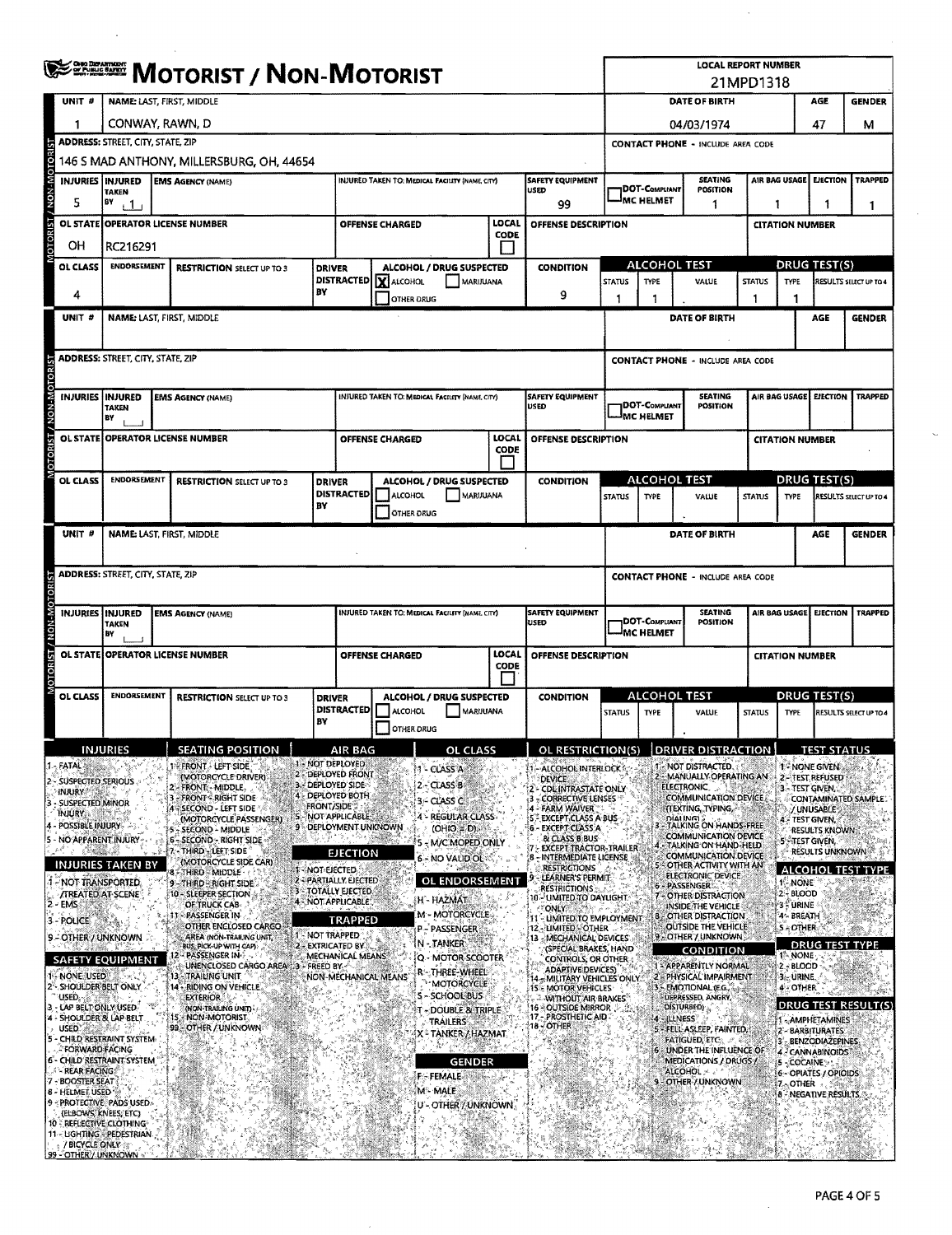| <b>WITH OCCUPANT / WITNESS ADDENDUM</b>                      |                                                                                                                                                  |                                                                                                                                                                                            |                                     |                                                                                                                                                                                                                                                                                                                                                                                                                   |                                                                                                                                                                                                                                                                                                                                                                                                                                                                                                                                                                                                                                                                           |                                          | <b>LOCAL REPORT NUMBER</b><br>21MPD1318              |                                                                                                                                                                                                                                                                                                                                  |                 |                    |  |  |
|--------------------------------------------------------------|--------------------------------------------------------------------------------------------------------------------------------------------------|--------------------------------------------------------------------------------------------------------------------------------------------------------------------------------------------|-------------------------------------|-------------------------------------------------------------------------------------------------------------------------------------------------------------------------------------------------------------------------------------------------------------------------------------------------------------------------------------------------------------------------------------------------------------------|---------------------------------------------------------------------------------------------------------------------------------------------------------------------------------------------------------------------------------------------------------------------------------------------------------------------------------------------------------------------------------------------------------------------------------------------------------------------------------------------------------------------------------------------------------------------------------------------------------------------------------------------------------------------------|------------------------------------------|------------------------------------------------------|----------------------------------------------------------------------------------------------------------------------------------------------------------------------------------------------------------------------------------------------------------------------------------------------------------------------------------|-----------------|--------------------|--|--|
| UNIT #                                                       |                                                                                                                                                  | NAME: LAST, FIRST, MIDDLE                                                                                                                                                                  |                                     | DATE OF BIRTH                                                                                                                                                                                                                                                                                                                                                                                                     |                                                                                                                                                                                                                                                                                                                                                                                                                                                                                                                                                                                                                                                                           | AGE                                      | <b>GENDER</b>                                        |                                                                                                                                                                                                                                                                                                                                  |                 |                    |  |  |
| <b>DCCUPAN</b>                                               | ADDRESS: STREET, CITY, STATE, ZIP                                                                                                                |                                                                                                                                                                                            |                                     |                                                                                                                                                                                                                                                                                                                                                                                                                   |                                                                                                                                                                                                                                                                                                                                                                                                                                                                                                                                                                                                                                                                           | <b>CONTACT PHONE - INCLUDE AREA CODE</b> |                                                      |                                                                                                                                                                                                                                                                                                                                  |                 |                    |  |  |
|                                                              | INJURIES   INJURED<br><b>TAKEN</b><br>BY                                                                                                         | <b>EMS AGENCY (NAME)</b>                                                                                                                                                                   |                                     | INJURED TAKEN TO: MEDICAL FACILITY (NAME, CITY)                                                                                                                                                                                                                                                                                                                                                                   | <b>SAFETY EQUIPMENT</b>                                                                                                                                                                                                                                                                                                                                                                                                                                                                                                                                                                                                                                                   | <b>DOT-COMPLIANT</b><br>MC HELMET-       | SEATING<br>POSITION                                  | AIR BAG USAGE                                                                                                                                                                                                                                                                                                                    | <b>EJECTION</b> | <b>TRAPPED</b>     |  |  |
| UNIT #                                                       |                                                                                                                                                  | NAME: LAST, FIRST, MIDDLE                                                                                                                                                                  |                                     |                                                                                                                                                                                                                                                                                                                                                                                                                   |                                                                                                                                                                                                                                                                                                                                                                                                                                                                                                                                                                                                                                                                           |                                          | DATE OF BIRTH                                        |                                                                                                                                                                                                                                                                                                                                  | AGE             | <b>GENDER</b>      |  |  |
| <b>DECUPAN</b>                                               | ADDRESS: STREET, CITY, STATE, ZIP                                                                                                                |                                                                                                                                                                                            |                                     |                                                                                                                                                                                                                                                                                                                                                                                                                   |                                                                                                                                                                                                                                                                                                                                                                                                                                                                                                                                                                                                                                                                           | <b>CONTACT PHONE - INCLUDE AREA CODE</b> |                                                      |                                                                                                                                                                                                                                                                                                                                  |                 |                    |  |  |
| <b>INJURIES</b>                                              | INJURED<br><b>TAKEN</b><br>B٧                                                                                                                    | <b>EMS AGENCY (NAME)</b>                                                                                                                                                                   |                                     | INJURED TAKEN TO: MEDICAL FACILITY (NAME, CITY)                                                                                                                                                                                                                                                                                                                                                                   | <b>SAFETY EQUIPMENT</b>                                                                                                                                                                                                                                                                                                                                                                                                                                                                                                                                                                                                                                                   | DOT-COMPLIANT<br><b>MC HELMET</b>        | AIR BAG USAGE                                        | <b>EJECTION</b>                                                                                                                                                                                                                                                                                                                  | <b>TRAPPED</b>  |                    |  |  |
| NAME: LAST, FIRST, MIDDLE<br>UNIT #                          |                                                                                                                                                  |                                                                                                                                                                                            |                                     |                                                                                                                                                                                                                                                                                                                                                                                                                   |                                                                                                                                                                                                                                                                                                                                                                                                                                                                                                                                                                                                                                                                           |                                          | DATE OF BIRTH                                        |                                                                                                                                                                                                                                                                                                                                  | AGE             | <b>GENDER</b>      |  |  |
| Akanooc                                                      | <b>ADDRESS: STREET, CITY, STATE, ZIP</b>                                                                                                         |                                                                                                                                                                                            |                                     |                                                                                                                                                                                                                                                                                                                                                                                                                   |                                                                                                                                                                                                                                                                                                                                                                                                                                                                                                                                                                                                                                                                           | <b>CONTACT PHONE - INCLUDE AREA CODE</b> |                                                      |                                                                                                                                                                                                                                                                                                                                  |                 |                    |  |  |
|                                                              | INJURED TAKEN TO: MEDICAL FACILITY (NAME, CITY)<br><b>SAFETY EQUIPMENT</b><br>INJURIES INJURED<br><b>EMS AGENCY (NAME)</b><br><b>TAKEN</b><br>BY |                                                                                                                                                                                            |                                     |                                                                                                                                                                                                                                                                                                                                                                                                                   |                                                                                                                                                                                                                                                                                                                                                                                                                                                                                                                                                                                                                                                                           |                                          | <b>SEATING</b><br>DOT-Compliant<br>POSITION          | AIR BAG USAGE   EJECTION   TRAPPED                                                                                                                                                                                                                                                                                               |                 |                    |  |  |
| UNIT #                                                       |                                                                                                                                                  | <b>NAME: LAST, FIRST, MIDDLE</b>                                                                                                                                                           |                                     |                                                                                                                                                                                                                                                                                                                                                                                                                   |                                                                                                                                                                                                                                                                                                                                                                                                                                                                                                                                                                                                                                                                           |                                          | DATE OF BIRTH                                        |                                                                                                                                                                                                                                                                                                                                  | AGE             | <b>GENDER</b>      |  |  |
| <b>CCUPAN</b>                                                | <b>ADDRESS: STREET, CITY, STATE, ZIP</b>                                                                                                         |                                                                                                                                                                                            |                                     |                                                                                                                                                                                                                                                                                                                                                                                                                   |                                                                                                                                                                                                                                                                                                                                                                                                                                                                                                                                                                                                                                                                           | <b>CONTACT PHONE - INCLUDE AREA CODE</b> |                                                      |                                                                                                                                                                                                                                                                                                                                  |                 |                    |  |  |
|                                                              | <b>INJURIES INJURED</b><br><b>TAKEN</b><br>BY                                                                                                    | <b>EMS AGENCY (NAME)</b>                                                                                                                                                                   |                                     | INJURED TAKEN TO: MEDICAL FACILITY (NAME, CITY)                                                                                                                                                                                                                                                                                                                                                                   | <b>SAFETY EQUIPMENT</b>                                                                                                                                                                                                                                                                                                                                                                                                                                                                                                                                                                                                                                                   | DOT-Computant<br><b>IMC HELMET</b>       | <b>SEATING</b><br><b>POSITION</b>                    | AIR BAG USAGE   EJECTION   TRAPPED                                                                                                                                                                                                                                                                                               |                 |                    |  |  |
| 1-FATAL<br>2″⇒EMS.<br>3 - POLICE<br>F - FEMALE<br>$M - MALE$ | 4 - POSSIBLE INJURY<br>9 - OTHER / UNKNOWN<br>U - OTHER / UNKNOWN                                                                                | 2 - SUSPECTED SERIOUS INJURY<br>3 - SUSPECTED MINOR INJURY.<br>5 - NO APPARENT INJURY<br><b>INJURED TAKEN BY</b><br>1 - NOT TRANSPORTED 1<br><b>JIREATED AT SCENE 199</b><br><b>GENDER</b> | .7. BOOSTER SEAT<br>8 - HELMET USED | 1 - NONE USED - A<br>VEHICLE OCCUPANT<br>2 - SHOULDER BELT ONLY USED<br>3 ELAP BELT ONLY USED<br>4 - SHOULDER & LAP BELT USED<br>5 - CHILD RESTRAINT SYSTEM -<br>FORWARD FACING<br>6 - CHILD RESTRAINT SYSTEM -<br><b>REAR FACING</b><br><b>9 PROTECTIVE PADS USED</b><br>(ELBOWS, KNEES, ETC)<br>10 - REFLECTIVE CLOTHING<br>11 - LIGHTING - PEDESTRIAN.<br><b><i>FBICYCLE ONLY</i></b><br>:99 - OTHER / UNKNOWN | $\mathcal{A} \otimes \mathcal{B}$ 1 – FRONT – LEFT SIDE<br><b>MOTORCYCLE DRIVER)</b><br>2 - FRONT - MIDDLE<br>3 - FRONT - RIGHT SIDE<br>4 - SECOND - LEFT SIDE<br>(MOTORCYCLE PASSENGER)<br>5 - Second - Middle<br>:6 - SECOND - RIGHT SIDE<br>7'-THIRD - LEFT SIDE<br>MOTORCYCLE SIDE CAR)<br>8 - THIRD - MIDDLE<br>9 - THIRD - RIGHT SIDE<br>10 - SLEEPER SECTION OF TRUCK CAB<br>11 - PASSENGER IN OTHER ENCLOSED<br>CARGO AREA (NON-TRAILING UNIT<br>SUCH AS A BUS, PICK-UP WITH CAP)<br>12 - PASSENGER IN: UNENCLOSED.<br>'CARGO AREA<br>13 - TRAILING UNIT<br>$14$ - riding on vehicle exteriors<br>(NON-TRAILING UNIT)<br>15 - NON-MOTORIST<br>99° OTHER / UNKNOWN |                                          | 1 - NOT EJECTED<br>1 - NOT TRAPPED<br>$3 -$ FREED BY | 1 NOT DEPLOYED<br>2 - DEPLOYED FRONT<br>3 - DEPLOYED: SIDE<br>4 - DEPLOYED BOTH<br><b>FRONT/SIDE</b><br>5 - NOT APPLICABLE<br>9 - DEPLOYMENT UNKNOWN<br><b>EJECTION</b><br>2 - PARTIALLY EJECTED<br>3 - TOTALLY EJECTED<br>4 - NOT APPLICABLE<br><b>TRAPPED</b><br>2 - EXTRICATED BY<br>MECHANICAL MEANS<br>NON-MECHANICAL MEANS |                 |                    |  |  |
| FOSHEE, JAKE                                                 | NAME: LAST, FIRST, MIDDLE                                                                                                                        |                                                                                                                                                                                            |                                     |                                                                                                                                                                                                                                                                                                                                                                                                                   |                                                                                                                                                                                                                                                                                                                                                                                                                                                                                                                                                                                                                                                                           |                                          | DATE OF BIRTH<br>08/27/1983                          |                                                                                                                                                                                                                                                                                                                                  | AGE<br>38       | <b>GENDER</b><br>м |  |  |
|                                                              |                                                                                                                                                  | ADDRESS: STREET, CITY, STATE, ZIP                                                                                                                                                          |                                     |                                                                                                                                                                                                                                                                                                                                                                                                                   |                                                                                                                                                                                                                                                                                                                                                                                                                                                                                                                                                                                                                                                                           | <b>CONTACT PHONE - INCLUDE AREA CODE</b> |                                                      |                                                                                                                                                                                                                                                                                                                                  |                 |                    |  |  |
|                                                              | NAME: LAST, FIRST, MIDDLE                                                                                                                        | 28 E COMO AVE, COLUMBUS, OH, 43202                                                                                                                                                         |                                     |                                                                                                                                                                                                                                                                                                                                                                                                                   |                                                                                                                                                                                                                                                                                                                                                                                                                                                                                                                                                                                                                                                                           | 917-744-0802                             | DATE OF BIRTH                                        |                                                                                                                                                                                                                                                                                                                                  | AGE             | <b>GENDER</b>      |  |  |
|                                                              |                                                                                                                                                  | ADDRESS: STREET, CITY, STATE, ZIP                                                                                                                                                          |                                     |                                                                                                                                                                                                                                                                                                                                                                                                                   |                                                                                                                                                                                                                                                                                                                                                                                                                                                                                                                                                                                                                                                                           | <b>CONTACT PHONE - INCLUDE AREA CODE</b> |                                                      |                                                                                                                                                                                                                                                                                                                                  |                 |                    |  |  |
|                                                              | NAME: LAST, FIRST, MIDDLE                                                                                                                        |                                                                                                                                                                                            |                                     |                                                                                                                                                                                                                                                                                                                                                                                                                   |                                                                                                                                                                                                                                                                                                                                                                                                                                                                                                                                                                                                                                                                           |                                          | DATE OF BIRTH                                        |                                                                                                                                                                                                                                                                                                                                  | AGE             | <b>GENDER</b>      |  |  |
|                                                              |                                                                                                                                                  | ADDRESS: STREET, CITY, STATE, ZIP                                                                                                                                                          |                                     |                                                                                                                                                                                                                                                                                                                                                                                                                   |                                                                                                                                                                                                                                                                                                                                                                                                                                                                                                                                                                                                                                                                           | <b>CONTACT PHONE - INCLUDE AREA CODE</b> |                                                      |                                                                                                                                                                                                                                                                                                                                  |                 |                    |  |  |